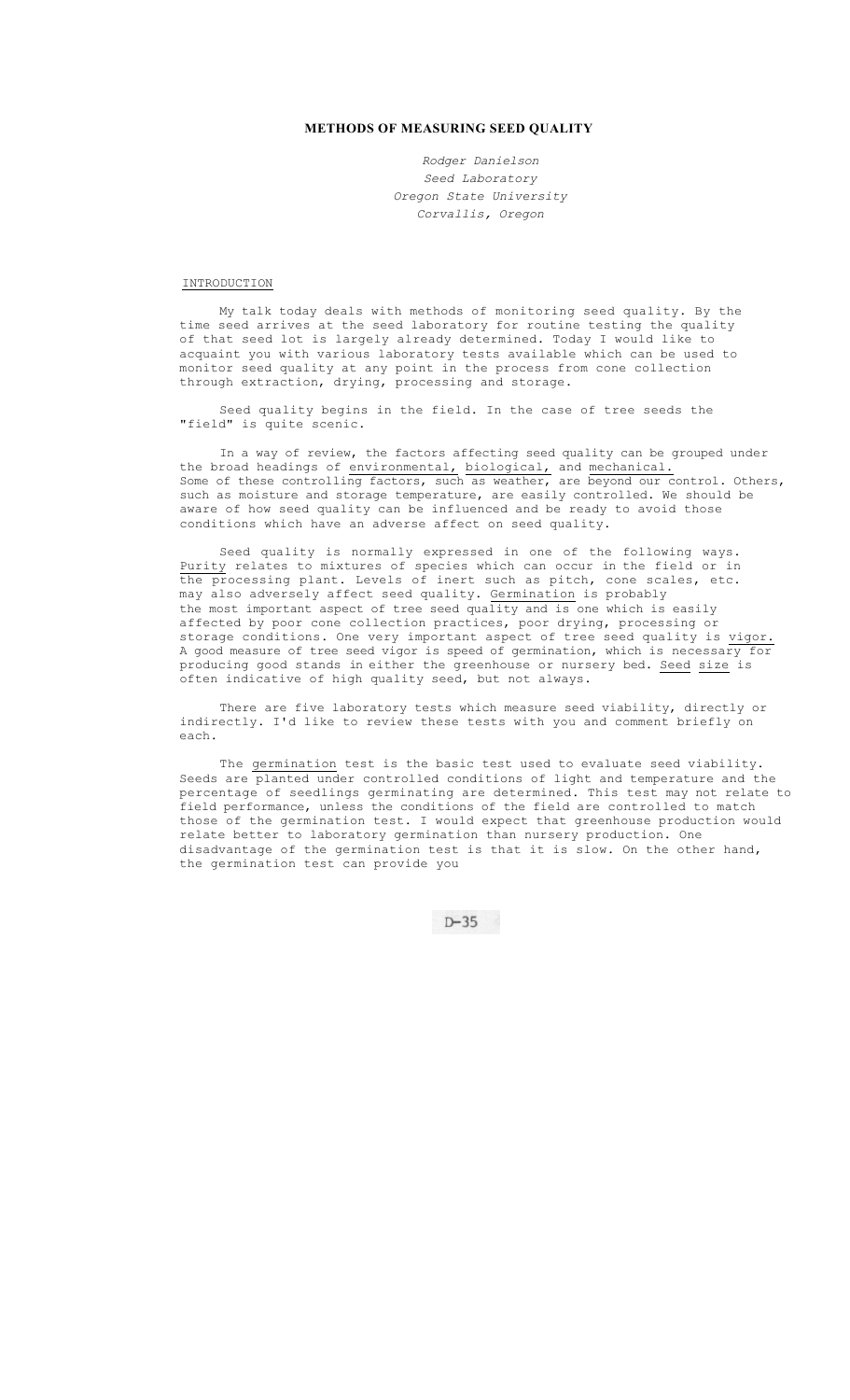with a measure of dormancy and vigor -- both of which are important measures of seed quality. Germination reports from our laboratory show weekly counts under both stratified (chilled) and non-stratified (check no chill) conditions. By comparing total germination at any given count with other lots, you can soon develop a knowledge of which lots are vigorous and which are not. The degree of dormancy is measured by the performance of the seeds under chill and no chill conditions. Dormant seeds germinate slowly without chilling prior to germinating.

Tetrazolium testing has been practiced in the United States since the early 1940`s. It is a chemical test in which live tissues stain red and dead tissues remain unstained. TZ testing of most forest tree species can be conducted within 48 hours, which makes this the quickest of all "quick tests" for measuring seed viability. I believe that one application of the TZ test would be to monitor seed viability prior to cone collection. This has not been extensively done, but the process could save large amounts of money and time if the seeds were found to be dead or otherwise damaged. This would require that one of the field foresters be trained in the TZ technique. He would sample cones prior to collection and make an on the site evaluation of quality. Another possibility would be to collect the cones and send them to a laboratory for seed extraction and evaluation.

Hydrogen peroxide testing was developed for tree seed testing by Ching and Parker in 1958. This is a very simple test to perform, but is not as rapidly conducted as the TZ test. Seeds are soaked in 1% H  $0<sub>2</sub>$  after cutting the radicle ends. After 7 or 8 days roots will emerge and the seedlings are evaluated. Like the TZ test, this test could also be used to evaluate cone collection sites. I believe the best application of this test is in lieu of a germination test when time does not permit a complete germination test. For instance, if you wanted to evaluate certain lots prior to nursery sowing and only had a week, this would be a good test.

The excised embryo test is the most difficult to perform. It can be completed within a week, however, which makes it a useful quick test. Embryos are removed and placed under controlled conditions of light and temperature. Viable embryos will elongate slightly and their cotyledons will enlarge and turn green. Because this is a true growth test, it is preferred by some over some of the other quick tests.

The x-ray test may be the most useful of any test for evaluating seed quality. It provides six estimates of quality including the following three estimates of seed development: normal development, questionable development and abnormal development. Abnormal development would include such things as reversed embryo, immature embryo, no embryo development, etc. In addition, the percentage of empty seeds, broken seeds and insect damaged seeds are determined. When used in combination with a viability test, the x-ray test will enable you to completely evaluate the quality of your seed lot. X-ray would be especially useful in evaluating cone collection sites and in monitoring various processing techniques for mechanical damage and success of removing empty seeds.

 $D-36$